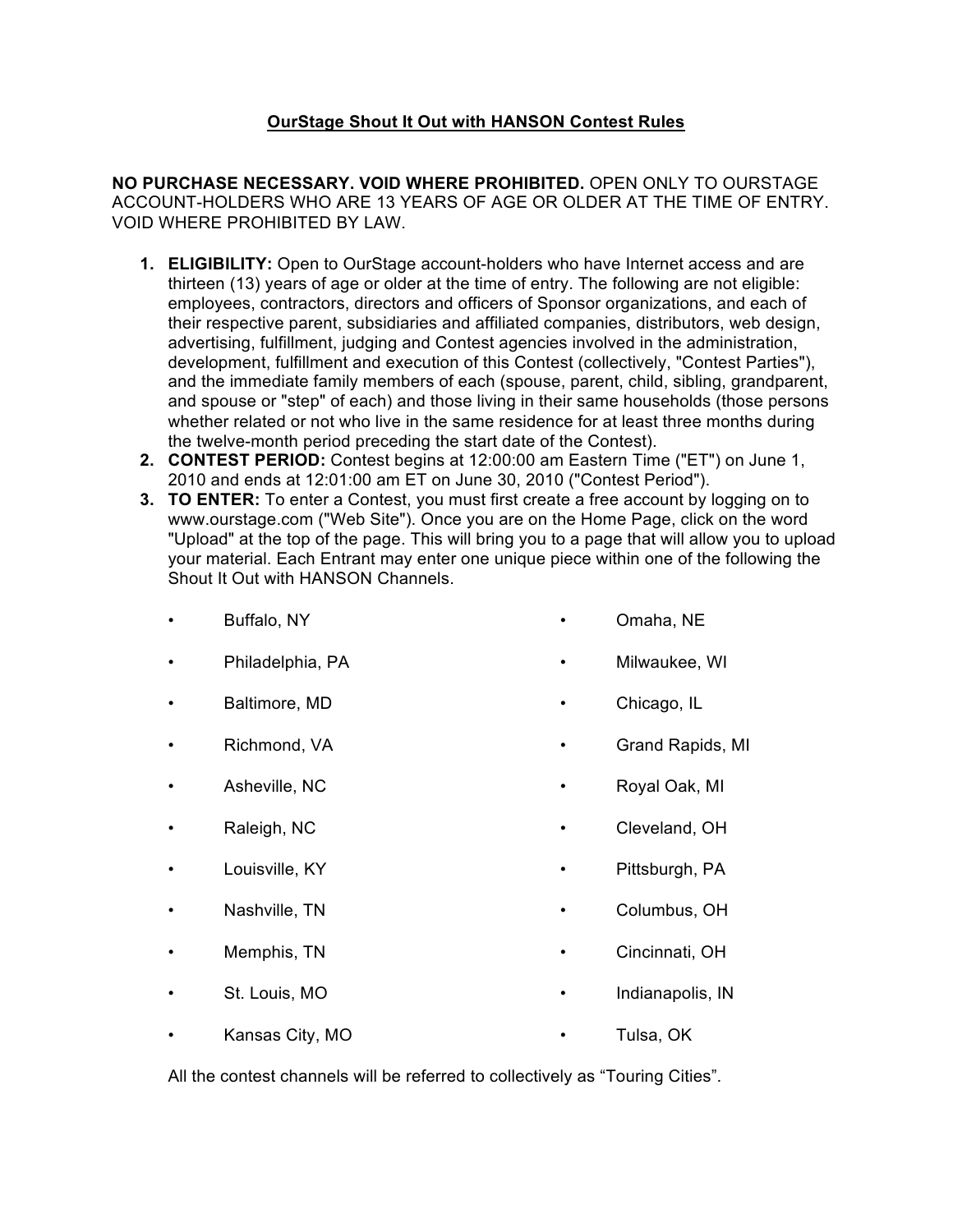The material submitted will be considered the Contest "Entry". To enter, upload your Entry between 12:00 am ET April 26, 2010 and 11:59:59 pm ET June 21, 2010 ("Submission Period").

BY SUBMITTING AN ENTRY, ENTRANT ACKNOWLEDGES THAT HIS/HER ENTRY MAY BE POSTED ON SPONSORS' WEBSITE, IN SPONSORS' DISCRETION. Sponsors reserves the right to, and may or may not, monitor/screen entries prior to posting them to the Website. By entering, you acknowledge that Sponsors have no obligation to use or post any Entry you submit. Submission of an Entry grants Sponsor and its agents an unlimited, worldwide, perpetual, license and right to publish, use, publicly perform the Entry in any way, in any and all media, without limitation, and without consideration to the entrant. ENTRIES POSTED TO THE WEBSITE WERE NOT EDITED BY SPONSORS AND ARE THE VIEWS/OPINIONS OF THE INDIVIDUAL ENTRANT AND DO NOT REFLECT THE VIEWS OF SPONSORS IN ANY MANNER. Any waiver of any obligation hereunder by Sponsor does not constitute a general waiver of any obligation to entrants.

- **4. CONTEST TERMS OF SUBMISSION:** As conditions of entry into a Contest, and by uploading an Entry, each Entrant warrants and represents that uploaded Entry (a) is your original work, (b) has not been previously published, (c) does not infringe upon the copyrights, trademarks, rights of privacy, publicity or other intellectual property or other rights of any person or entity; (d) that you have obtained permission from a person who's name, likeness or voice is used in the Music and (e) and that publication of the Music via various media including Web posting, will not infringe on the rights of any third party rights. Any such entrant will indemnify and hold harmless, Sponsors from any claims to the contrary. Each Entrant further warrants and represents that the Entrant has obtained permission from each person who appears in the Entry to grant the rights to the Contest Parties described in these Official Rules, and can make written copies of such permissions available to the Contest Parties upon request. By submitting an Entry, Entrant agrees to the Terms and Conditions specified on this Web site and further agrees to never sue or assert any claim against the Contest Parties' use of those Materials. Entrant agrees to indemnify and hold the Contest Parties and their respective affiliates, officers, directors, agents, co-branders or other partners, and any of their employees (collectively, the "Contest Indemnitees"), harmless from any and all claims, damages, expenses, costs (including reasonable attorneys' fees) and liabilities (including settlements), brought or asserted by any third party against any of the Contest Indemnitees due to or arising out of the Entrant's Entry Materials or Additional Materials in the Contest, or the Entrant's conduct during and in connection with this Contest, including but not limited to trademark, copyright, or other intellectual property rights, right of publicity, right of privacy or defamation. Entrant agrees to release and indemnify and hold harmless Sponsor and the Contest Parties from any and all claims that any advertising, presentation, web content or any other material subsequently produced, presented, and/or prepared by or on behalf of Sponsor or the Contest Parties infringes on the rights of Entrant's work as contained in any Entry.
- **5. PRIVACY POLICY:** Please read our Privacy Policy for more information about our information collection and use practices found at http://www.ourstage.com/about/privacy.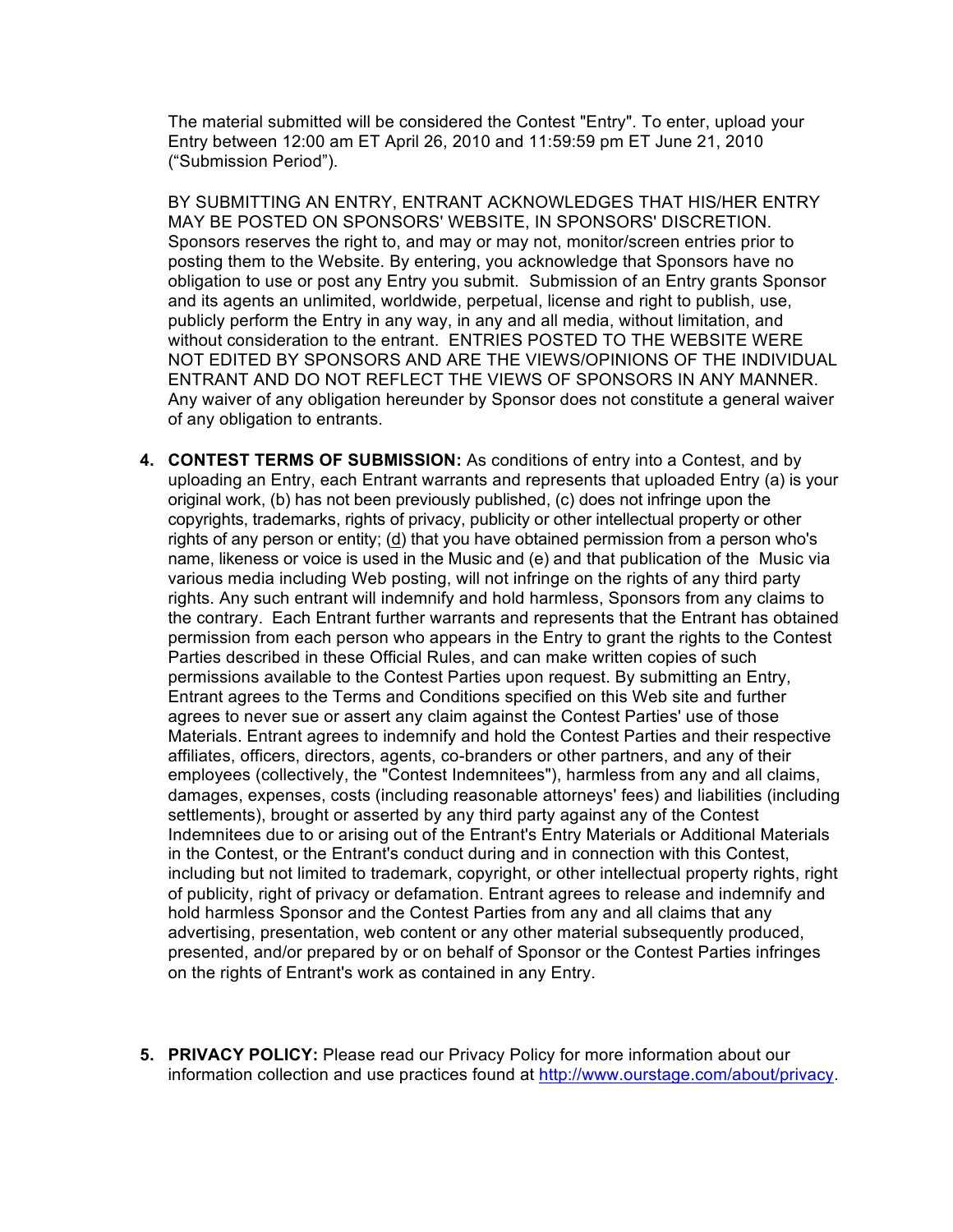## **6. ENTRY FORMAT AND CONTENT REQUIREMENTS:**

#### **Technical Requirements**

Any Music entered in a Contest must be greater than 30 seconds and no more than 15 minutes in length, and be submitted in one of the formats allowed on the Upload/Compete page on the Web Site.

All entries must comply with the OurStage Terms and Conditions found at http://www.ourstage.com/about/terms

#### **Additional Requirements**

- No Entries will be returned. Contest Parties may, in their sole discretion, remove, delete and/or disqualify Entries deemed to be inappropriate or otherwise noncompliant.
- Entrants must fill out a profile for their Fan Club.<br>• If any group of individuals elects to collaborate of
- If any group of individuals elects to collaborate on an Entry, they are required to designate one (1) person as the agent of the group to enter the Contest, agree to these rules and accept the prize on behalf of the group. Neither Sponsor nor any of the Contest Parties are liable for any disputes between collaborators arising under or related to the Contest.
- Accepted genres include: Accepted genres must fall into the following genrebased categories on OurStage: Rock Channels inluding Alternative Rock, Funk, Indie, Modern, Rock, Soft Rock, Sothern. Pop Channels including Pop and Indie Pop.
- Entrants must be legal residents of the United States and live within a 300 mile radius of one of the Touring Cities.
- Entries must contain vocals; instrumental only submissions are not eligible.
- Entry cannot consist solely of vocals; song must be accompanied by musical instruments.
- The Entry must be an acceptable Radio Version with clean lyrics.
- No Illegal, Infringing or Abusive Message Content: You understand and acknowledge that you are responsible for your Entry, and agree not to post any content that is unlawful, harmful, tortious, defamatory, libelous, obscene, invasive of the privacy of another person, threatening, harassing, abusive, hateful, racist, infringing, pornographic, violent or otherwise objectionable or inappropriate as determined by OurStage.
- No Violations of Third Party Rights: You agree that you will not post any content that contains personal information about any individual, violates the privacy/publicity of any other individual or entity, or anything that you are under a contractual obligation to keep private or confidential. You agree that you will not impersonate any person or organization, including without limitation, the personnel of OurStage. You further agree that you will not misrepresent an affiliation with another person or organization, nor will you post any content that contains slanderous or libelous comments about others, or that infringes any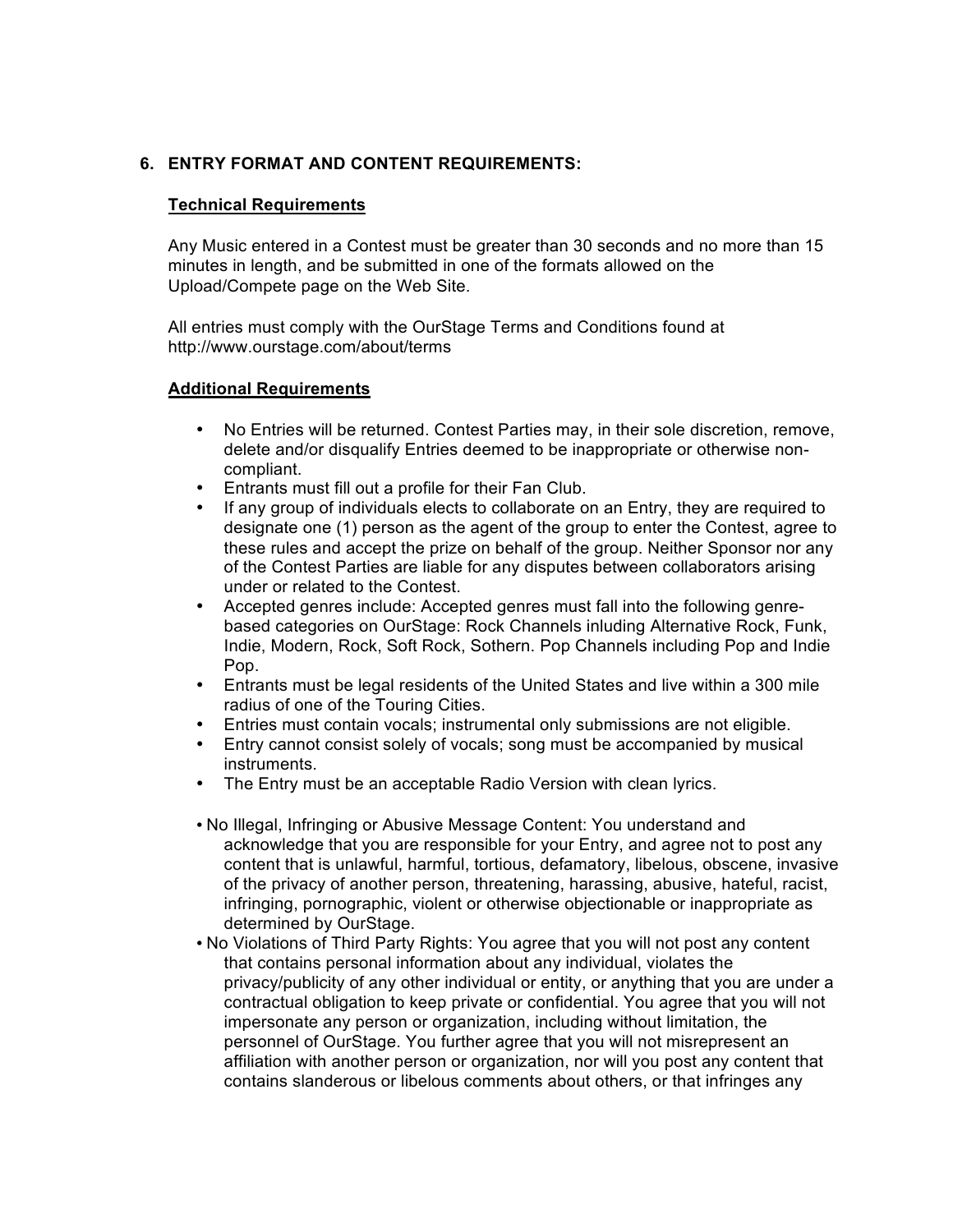copyright, trademark, patent, trade secret or other intellectual property right of a third party.

- No Commercial Use: You agree that you will not post any content that contains business solicitation of any type, including advertising a product or service, offering a product or service for sale, or directing readers to a location for more information about a product or service.
- No Viruses, Corrupting Files or Interference: You agree that you will not post any software, files or links to other sites, and that you will not post any content that contains viruses, corrupted files, or any other similar software or programs that may adversely affect the operation of the Web Site, or feature of the Web Site. You further agree that you will not modify in any way any specifications, technology or application codes provided to you by OurStage or as embedded in the Entry unless expressly authorized in writing by OurStage.
- Use of Account Information: You may not share or transfer password or other access information with any other party, temporarily or permanently. You shall bear sole responsibility for all use of your account and for the confidentiality of your password.
- Responsibility of Postings: You understand and acknowledge that Entry is solely your responsibility, and that OurStage is not responsible for the information, data, text or other materials that may appear in Entry. Opinions expressed in Entry do not necessarily reflect the opinions of OurStage, and OurStage does not endorse and has no control over Entry. Entry is not necessarily reviewed by OurStage prior to posting and OurStage makes no warranties, express or implied, as to the Entry or to the accuracy and reliability of the Entry.
- No Monitoring/Violation Notices: OurStage does not necessarily monitor any materials posted, transmitted, or communicated to or within the Web Site. If you believe that something on the Web Site violates these Terms, please email community@ourstage.com.
- User Termination/No Ownership: You understand and agree that you have no ownership rights in your account or other access to the Web Site or features therein. OurStage may cancel your Account and delete all Entry associated with your Account at any time, and without notice, if OurStage deems that you have violated these Terms, the Submission Rules, the law, or for any other reason. OurStage assumes no liability for any information removed from our Web Site, and reserves the right to permanently restrict access to the Web Site or a user Account.
- No Confidentiality: The nature of this Web Site is interactive and public. By posting Entry, you understand and acknowledge that any materials, ideas or other communications you transmit in any manner and for any reason will not be treated as confidential or proprietary. Furthermore, you acknowledge and agree that any ideas, concepts, techniques, procedures, methods, systems, video, scripts, music, photographs, designs, plans, charts, or other materials you transmit to OurStage may be used by OurStage anywhere, anytime, and for any reason whatsoever subject to the terms of the Entry License described in Ownership of Posted Content and License thereto at http://www.ourstage.com/about/terms

Entries that do not include all required information and adhere to the foregoing and following requirements will be considered void and will not be considered in this Contest.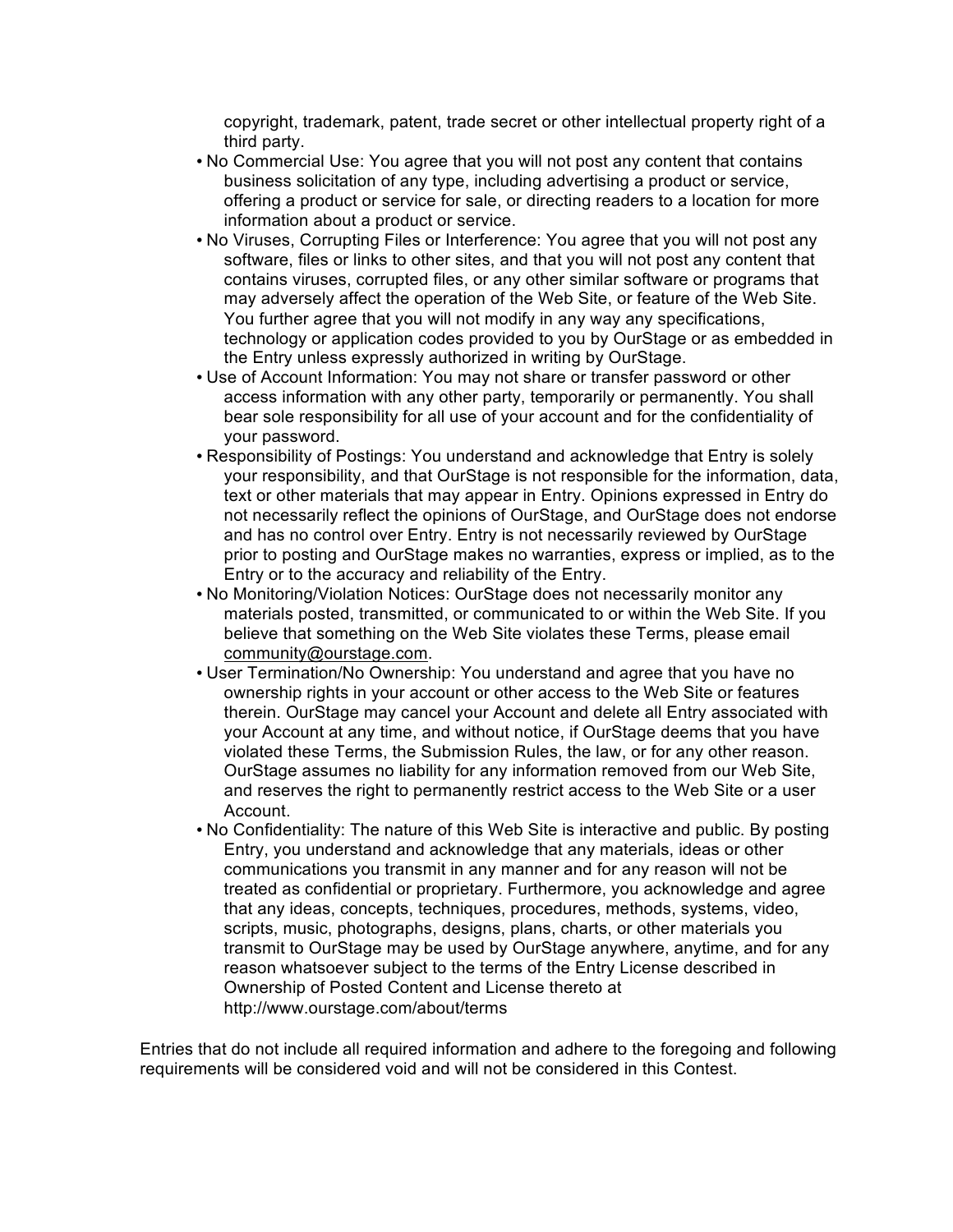**7. SELECTION OF WINNERS:** There are four (4) rounds of voting to determine the Winner for the Shout It Out with HANSON Contest.

Regular Judging: All eligible Entries will be posted on the Web Site. There will be a public vote online ("Judging") to determine the top twenty (20) Entries from the Shout It Out with HANSON Contest starting on June 1, 2010 at 12:00:01 am ET and ending June 23, 2010 at 11:59:59 pm ET. Members of www.OurStage.com will be asked during this Judging process to rank an Entry compared to another Entry. Automated methods of voting are strictly prohibited. One account per person/email address. Judging or entering through multiple accounts is strictly prohibited. The top twenty (20) Entries in the Shout It Out with HANSONContest will be determined based on this Judging using proprietary ranking algorithms.

Quarter Finals: Once the top twenty (20) Entries for the Shout It Out with HANSON Contest have been selected, there will be a second Judging process within the top 20, starting on June 24, 2010 at 12:00:00 am ET and ending on June 27, 2010 at 11:59:59 pm ET (the "Quarter Finals Voting Period") to determine the top ten (10) for the Shout It Out with HANSON Contest.

Semi Finals: Once the top ten (10) Entries for the Shout It Out with HANSON Contest have been selected, there will be a third Judging process within the top 10, starting on June 28, 2010 at 12:00:00 am ET and ending on June 29, 2010 11:59:59 pm ET (the "Semi Finals Voting Period") to determine the top one (1) for the Shout It Out with HANSON Contest. **The Entrant that places first in the "Shout It Out with HANSON" Contest is NOT the Grand Prize Winner.**

Judging Panel: The Top 20 finalists in the **"Shout It Out with HANSON"** Contest will move on to the stage of the Contest, where entries will be judged by a panel of qualified judges, who are experts in the field of music, based on the following four (4) criteria: (i) Creativity (25%); (ii) Melody and Music (25%); (iii) Lyrics (25%) and (iv) Entertainment Value (25%). In the event of a tie, the entrants will be re-judged based on: (i) Creativity (50%) and (ii) Melody and Music (50%). The decisions of the judging panels are final and binding on all matters relating to the Contest.

On or about July 8, 2010, the Sponsors will select at least one (1) potential winner from all entries within the Top 20 within each **"Shout It Out with HANSON"** Channels. The following Touring Cities will have one (1) potential winner from each:

- Buffalo, NY
- Philadelphia, PA
- Baltimore, MD
- Richmond, VA
- Asheville, NC
- Raleigh, NC
- Louisville, KY
- Nashville, TN
- Memphis, TN
- St. Louis, MO
- Kansas City, MO
- Omaha, NE
- Milwaukee, WI
	- Grand Rapids, MI
- Royal Oak, MI
- Cleveland, OH
- Pittsburgh, PA
- Columbus, OH
	- Cincinnati, OH
- Indianapolis, IN
- Tulsa, OK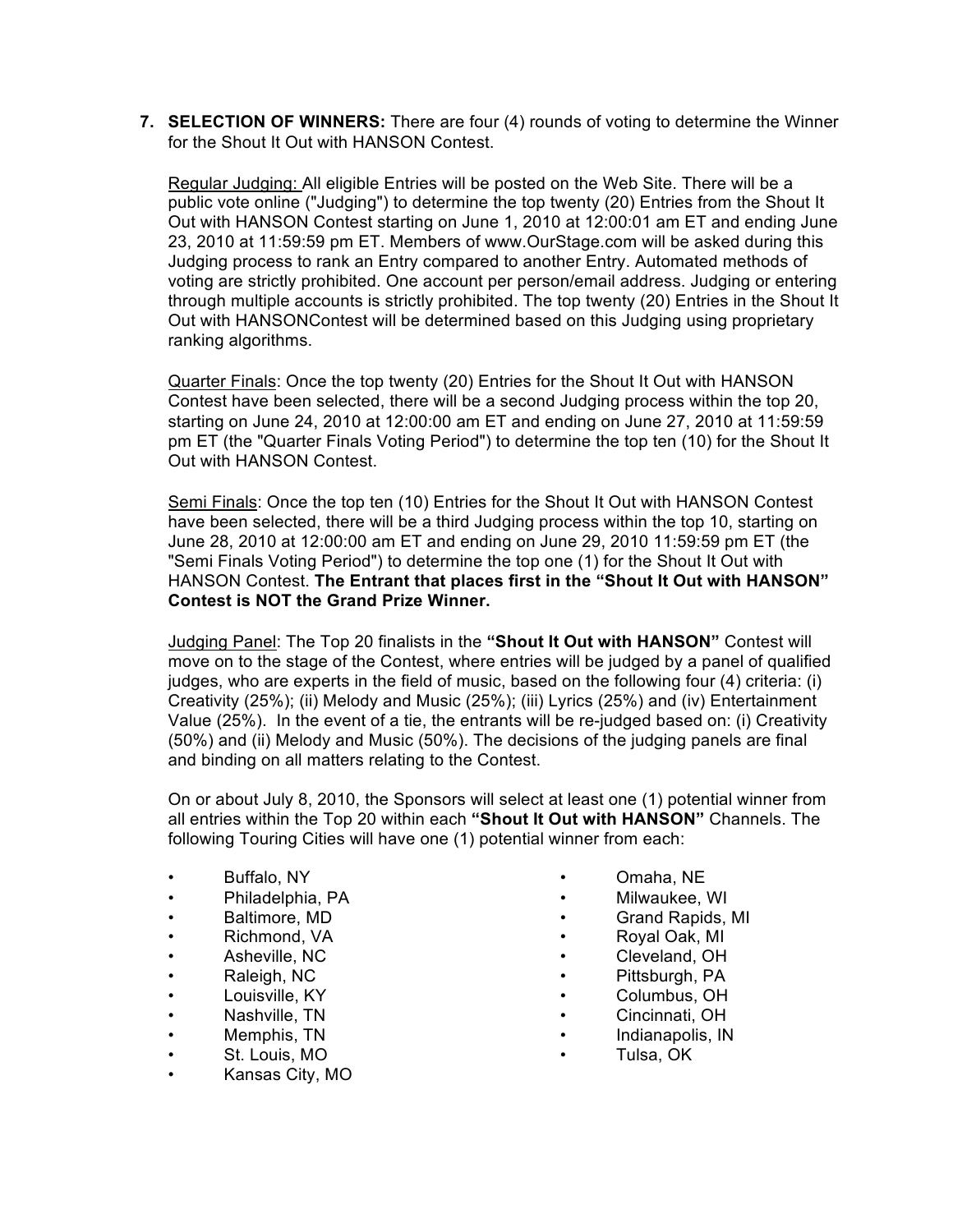The remainder Touring Cities will have two (2) potential winners:

• Chicago, IL

The potential winner will be notified by e-mail or phone and will be given instructions on how to claim prize. The potential winners (including each band member who appears in the entry materials and recording) will be required to sign and return an affidavit of eligibility and liability release (and, where permitted, a publicity release) within seventy two (72) hours of notification of prize or prize will be forfeited and an alternate winner will be chosen.

If a potential winner is a minor, minor's parent/legal guardian is required to execute all documents within the timeframe set forth above on minor's behalf or the prize(s) will be forfeited and an alternate winner will be chosen. If the potential winner is a minor, minor's parent/legal guardian will be required to accompany minor on the trip to the Hanson Tour stop closest to the winner's hometown.

Entrants agree that the Sponsors have the sole right to decide all matters and disputes arising from this Contest and that all decisions of Sponsors are final and binding. Any attempt by entrant and/or his/her family/friends to vote more than the number of times authorized using multiple names or email address and/or any other fraudulent mechanism, as determined by Sponsor in its sole discretion, shall give Sponsors the right to disqualify entrant in its reasonable discretion.

The decision of the judges shall be final and binding in all regards. For purposes of these Rules, all winners shall be referred to as the "Prize Winners".

### **8. PRIZES:**

Twenty-three (23) Prize Winners will be rewarded in the Shout It Out with HANSON Contest. Each winner will receive:

- Opening slot performance for Hanson for approximately 15-20 minute at the Tour City entrant is performing on.
- Receive four (4) tickets to the Touring City stop entrant is performing on.

Prize Winners shall be responsible for all costs, including any travel or transportation costs associated with transferring to the Touring City stop entrant is performing on.

**9. GENERAL CONDITIONS:** Prize winners are solely responsible to report and pay any applicable taxes on their prize. By participating, Entrants agree to these Official Rules and Sponsors Privacy Policy (available at www.OurStage.com) which are final and binding in all respects. Unclaimed prizes will not be awarded. If prize notification or any prize is returned as undeliverable, prize will be forfeited. If for any reason the Contest is not capable of running as planned, including infection by computer virus, bugs, tampering, unauthorized intervention, fraud, technical failures, or any other causes which corrupt or affect the administration, security, fairness, integrity or proper conduct of the Contest, Sponsors reserve the right, at their sole discretion, to disqualify any individual